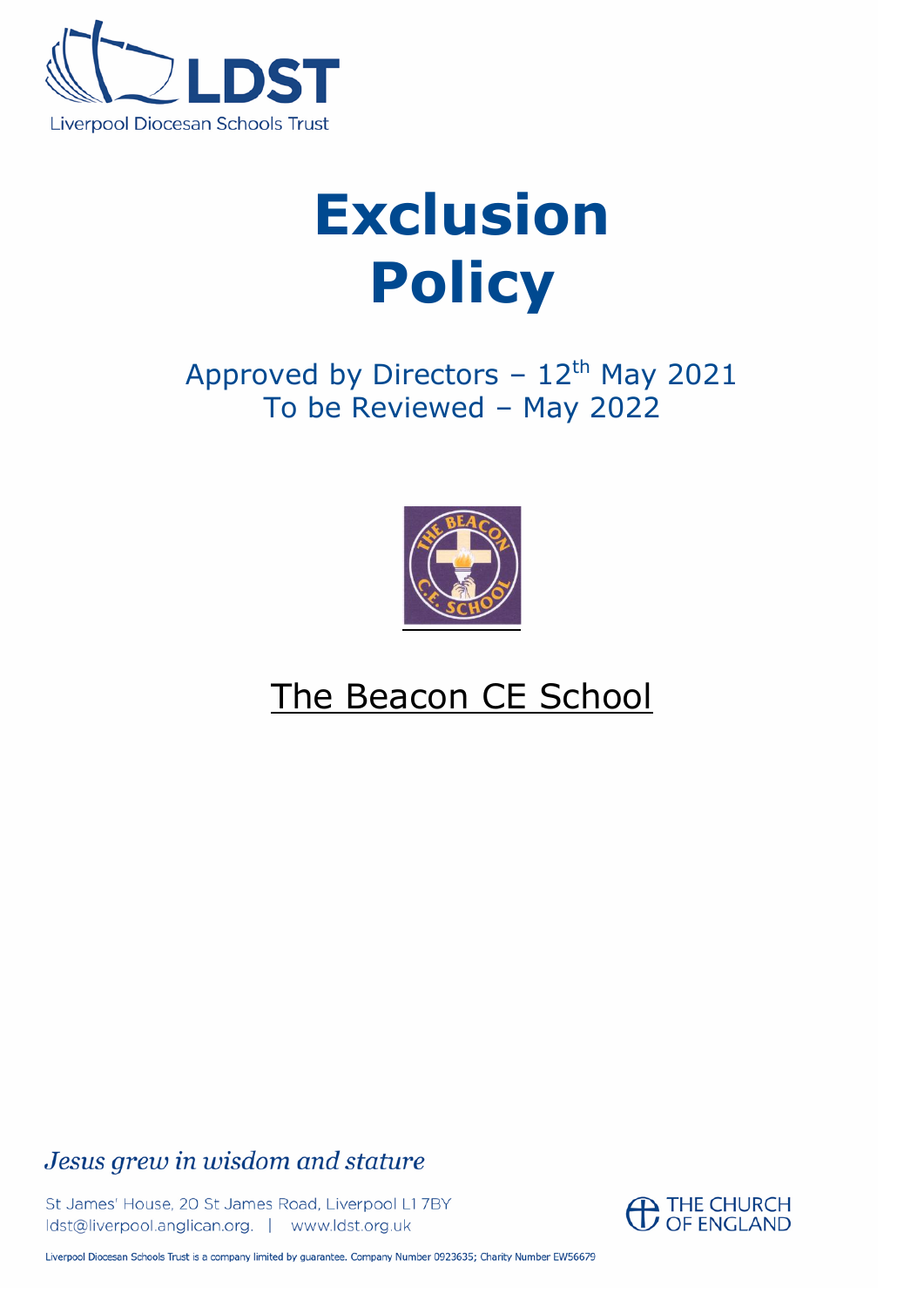### **OUR TRUST'S PRAYER**

We thank you God of Love, for the gift of children,

bless the work of our Trust, that in all we do

young people may grow in wisdom and stature,

and so come to know you,

to love you and

to serve you as Jesus did,

We make our prayer in his name who is God

with you and the Holy Spirit now and forever.

Amen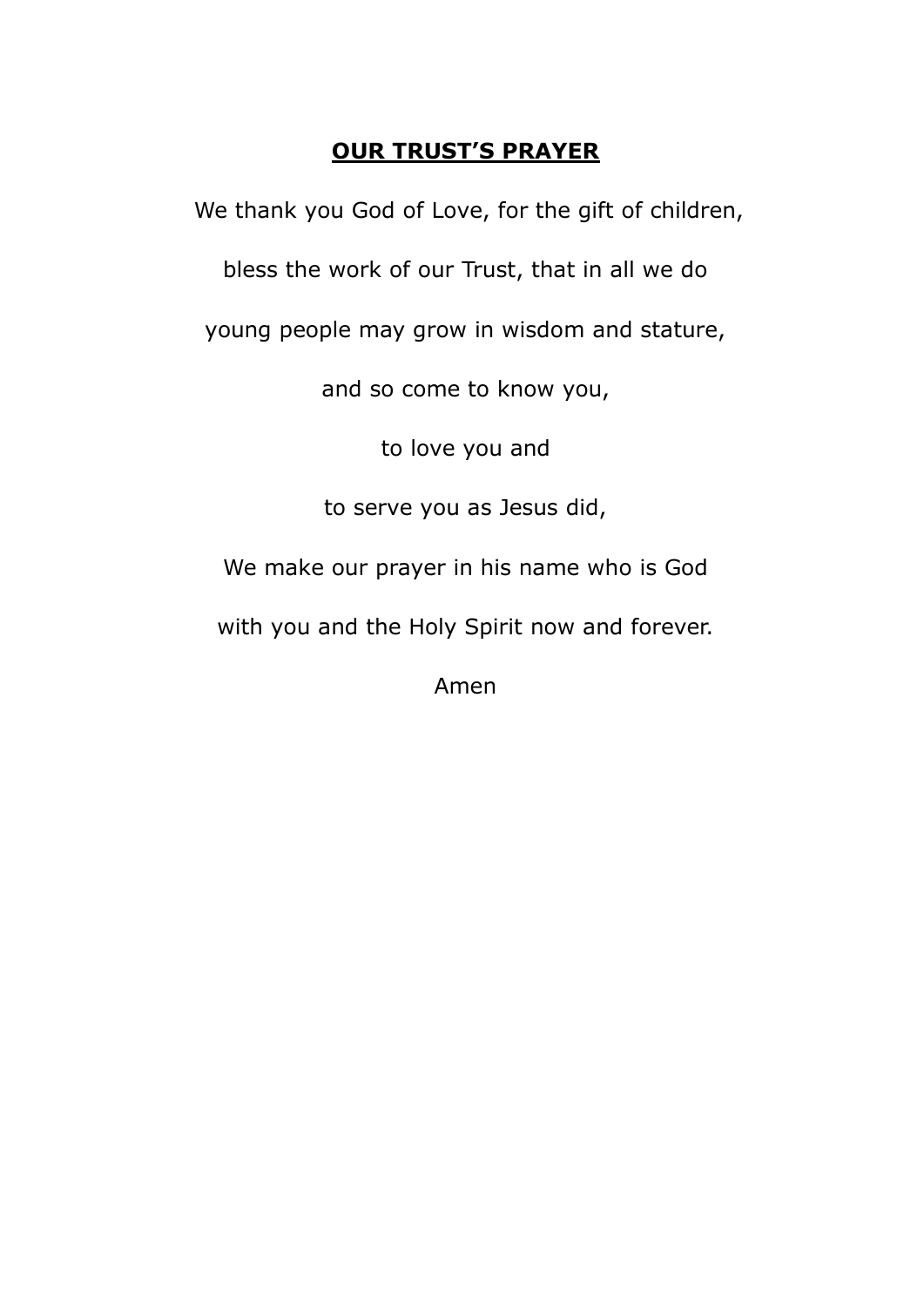The Liverpool Diocesan Schools Trust is committed to it vision of educating all children so that they may grow in *'Wisdom and Stature'*, as Jesus did (Luke 2:52).. In line with our core values of collaboration, valuing the local, valuing difference and inclusion, we would expect that all schools explore all other options before looking into exclusion, whilst understanding that in some instances a head teacher may need to exclude to ensure the safety and well-being of all pupils and staff. This policy relates to the policy and practice regarding the use of Exclusions

This policy has been written with reference to the DFE guidance "*Exclusion from maintained schools, academies and pupil referral units in England; Statutory*. *Guidance for those with legal*  responsibilities in relation to exclusion" 2017. For further information please follow this link. This policy should be read in conjunction with that guidance and used for reference should further clarity be required particularly around roles and responsibilities.

<https://www.gov.uk/government/publications/school-exclusion>

#### **RATIONALE**

The safety and well-being of all members of the school community is paramount. We believe staff and children are entitled to a place of *"safety and protection"* (Psalm 51;2); a safe and secure environment in which to learn and succeed. A child will be excluded from The Beacon CE School only as a last resort as a result of violence, unacceptable breaches of the behaviour policy or of the criminal law.

#### **AIMS AND EXPECTATIONS**

- To ensure the safety and well-being of all members of the school community, and to maintain an appropriate educational environment in which all can learn and succeed.
- To reduce the need to use exclusion as a sanction by positively encouraging and recognising acts of respect and consideration to others.

The decision to exclude a pupil may be taken in the following circumstances:

- In response to a serious breach of the school's Behaviour Policy
- If allowing the pupil to remain in school may harm the education or welfare of other persons or the pupil him/herself in the school

Exclusion is an extreme sanction and only the Headteacher (see footnote 1) has the authority to exclude a child. Exclusions, whether for a fixed term or permanent, may be used for any of the following, all of which constitute examples of unacceptable conduct, and are breaches of the school's Behaviour Policy:

- Refusal to carry out reasonable instructions issued by a member of the school staff
- Verbal abuse directed at staff, professionals working within school or other pupils
- Physical abuse/assault of staff, professionals working within school or other pupils
- Actual or threatened violence against staff, professionals working within school or other pupils
- Inappropriate behaviour of a sexual nature
- Theft
- Possession or misuse of drugs or other illegal/dangerous substances
- Racial abuse
- Vandalism of the school site
- Online behaviour which is detrimental to another child or children, member of staff or the school.
- Unacceptable behaviour which has previously been reported and for which school sanctions and other interventions have not been successful in modifying the pupil's behaviour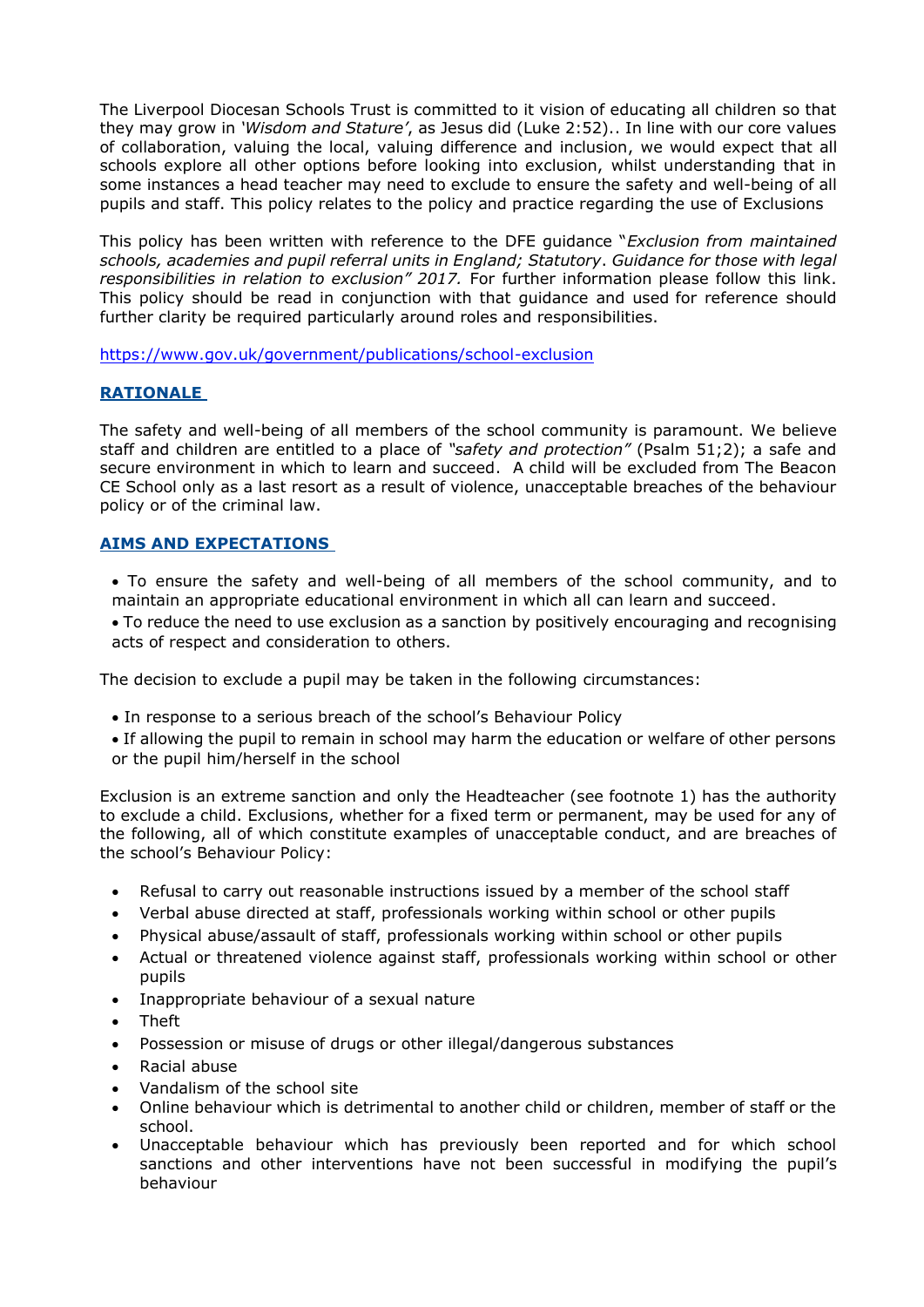*1 Exclusion is a disciplinary sanction, which can only be exercised by the Headteacher and only in response to serious breaches of the school's policy on behaviour or of the criminal law.*

This list is not exhaustive and there may be other circumstances that could arise when the Headteacher makes the judgement it would be appropriate to exclude a child in school

#### **TYPES OF EXCLUSIONS**

There are two types of exclusion:

#### **Fixed Period Exclusion**

A fixed period exclusion is where a child is temporarily removed from school and for a specific period of time. The DFE regulations outline that this can be for up to 45 school days in one school year, even if a child has changed schools.

In exceptional cases, usually where further evidence has come to light, a fixed period exclusion may be extended or converted to a permanent exclusion.

Pupils whose behaviour at lunchtime is disruptive may be excluded from the school premises for the duration of the lunchtime period. An exclusion that takes place over a lunchtime would be counted as half a school day.

If the fixed period exclusion is longer than 5 school days, the school must arrange suitable fulltime education from the sixth day, e.g. a pupil referral unit

#### **Permanent Exclusion**

A permanent exclusion means that a child is being removed from the school roll. However, the Headteacher must not remove a pupil's name from the school admissions register until the outcome of the Independent Review Panel (if this route is followed by parents).

#### **EXCLUSION PROCEDURE**

At The Beacon CE School the decision to exclude a child will be lawful, reasonable and fair. Every effort will be taken to ensure early intervention be used to address the underlying causes of any inappropriate behaviour before an exclusion is considered.

If a child is to be excluded, parents will be notified immediately by telephone and by letter as soon as possible without delay.

The parent/carer will be informed:

- If the exclusion is permanent
- If the exclusion is fixed term, the precise period of the exclusion
- The reasons for the exclusion

• The parent's right to make representations to the Local Governing Body, and how the pupil can be involved in this;

• Who to contact about making such representations

• Of the arrangements made by the school for the pupil to continue their education during the first five days of the exclusion, including setting and marking of work. (It is the parents' responsibility to ensure that work provided is completed by the pupil and returned to school)

• Of the school days (or school day from) which the pupil will be provided with alternative suitable education.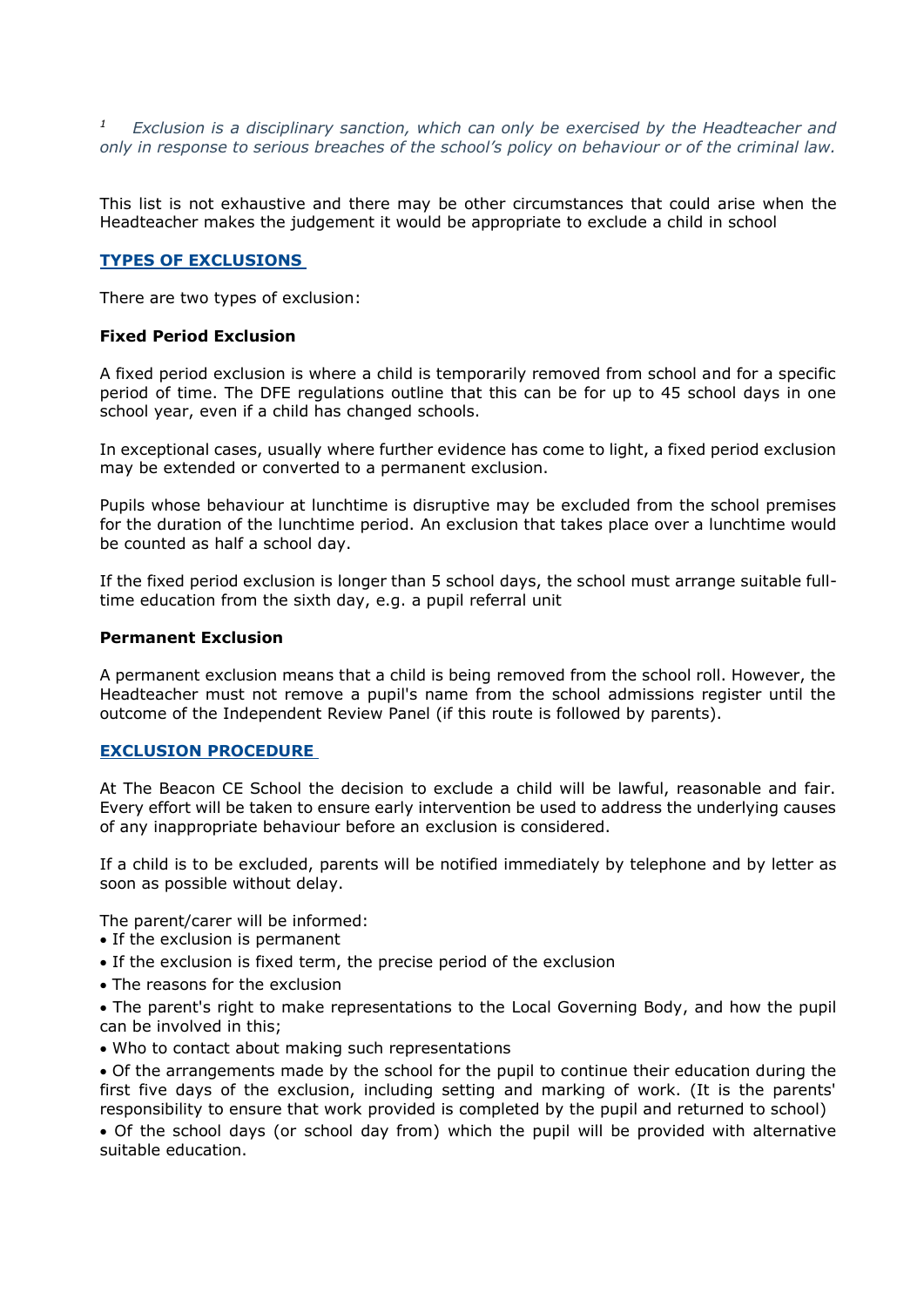Exclusions can start on the same day but school will work in partnership with parents to collect their child as we appreciate that this may not be able to happen immediately. During the first five days of a period of exclusion (whether fixed term or permanent), the parents must ensure that the child is not present in a public place during school hours, unless there is reasonable justification.

For a fixed-period exclusion, of more than five school days, the Local Governing Body must arrange suitable full-time education for any pupil of compulsory school age (for example; home tutoring, a pupil referral unit or online studies). This provision must begin no later than the sixth day of the exclusion. This duty is set out in section 100 of the Education and Inspections Act 2006.

For permanent exclusions, the Local Authority must arrange suitable full-time education for the pupil, again of compulsory school age, to begin no later than the sixth day of the exclusion. This duty is set out in section 19 of the Education Act 1996.

#### **CHALLENGING AN EXCLUSION**

Parents have the right to ask the Local Governing Body to consider their representations about an exclusion. This will depend on the length and nature of the exclusion. The Local Governing Body will consider the reinstatement of an excluded child within 15 schools days of receiving the notice of exclusion if:

- The exclusion is permanent
- It is a fixed period exclusion which would bring the pupil's total number of school days of exclusion to more than 15 in term; or
- The exclusion means the child will miss a public exam or national curriculum test

Where the exclusion means that a child will miss a national curriculum test there is a further requirement for a Local Governing Body to consider exclusion before the date of the examination or test. If this is not possible, the Chair of the Local Governing Body may consider the exclusion independently and decide whether or not to reinstate the pupil. These are the only circumstances in which the chair can review an exclusion decision alone. In such cases parents still have the right to make representations to the Local Governing Body and must be made aware of this right.

If the exclusion is for 5 days or fewer, parents can request that the Local Governors hear their views but they can't overturn the Headteacher decision.

When invited to meet the Local Governing Body, parents / carers will be allowed to make representations along with the Headteacher.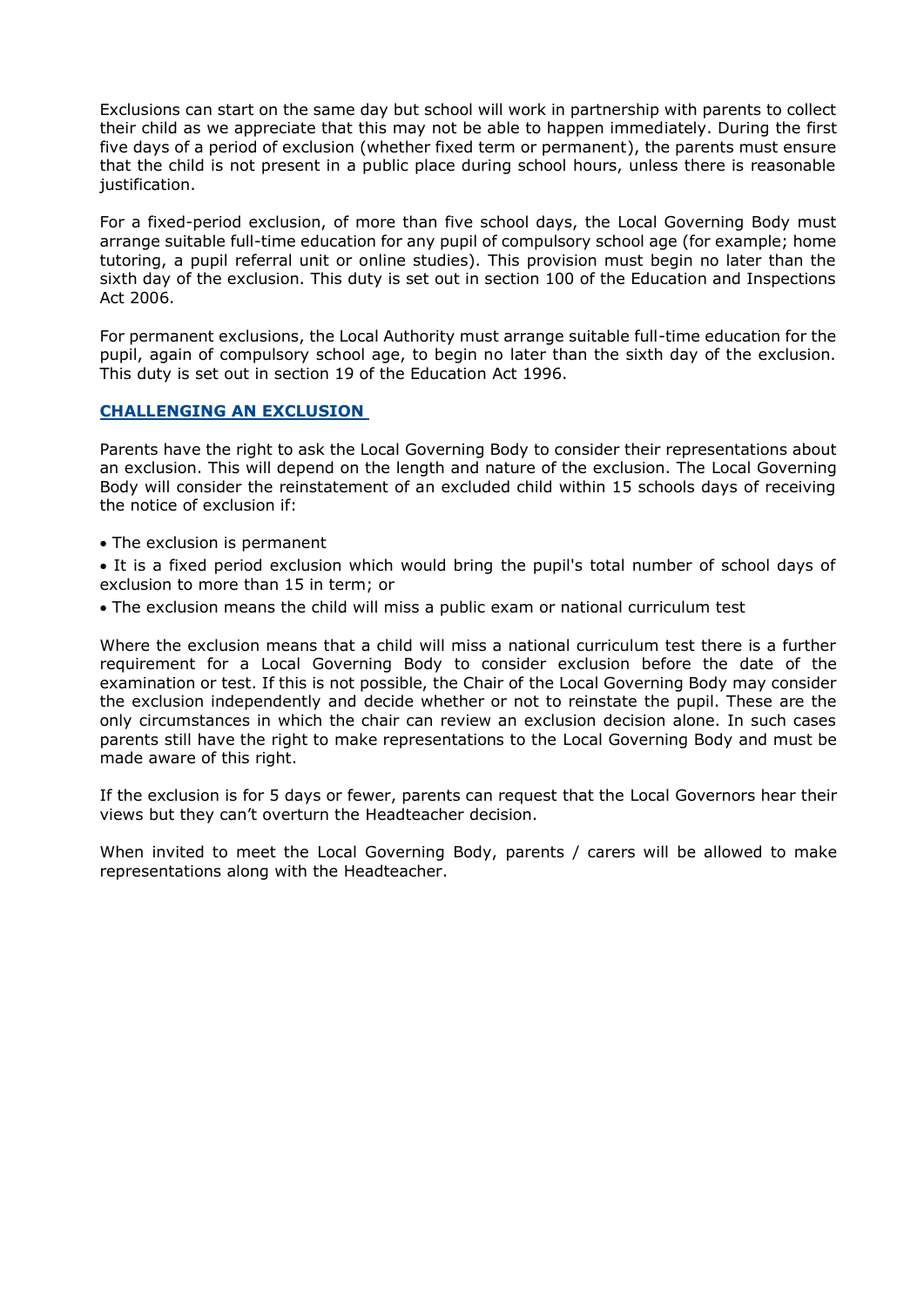The Local Governing Body will:

• Ask for any written evidence in advance of the meeting (including witness statements and other relevant information held by the school, such as those relating to Special Educational Needs)

• Ensure any written evidence and information has been circulated, including a list of those who will be present, to all parties at least five days in advance of the meeting.

• Allow parents / carers to be accompanied by a friend or representative

• Identify steps they will take to encourage the excluded pupil to attend the meeting, where appropriate, to talk on their own behalf or by other means if they are not attending

The Local Governing Body will consider the interests and circumstances of the excluded child, along with the circumstances in which the child was excluded. When making any decisions they will also have regard to the interest of the other pupils and staff working at the school. The Local Governing Body will look at the facts in relation to the exclusions and reach a decision on whether or not to reinstate the pupil by considering is the decision to exclude lawful, reasonable, proportionate, procedurally fair, taking into account the Headteacher's legal duties.

The Local Governing Body can then either:

- Uphold an exclusion: or
- Direct reinstatement of the pupil immediately or on a particular date.

The Local Governing Body must notify the parents, Chief Executive Officer of the Liverpool Diocesan Schools Trust, Headteacher and the local authority of their decision, and the reasons for their decision, in writing without delay. The reasons for the decision should be in sufficient detail to enable all parties to understand why the decision was made.

In the case of a permanent exclusion, where Local Governors did not overturn the exclusion, the Local Governing Body must write to the parents and include the following information

• The fact that the exclusion is permanent

• Notice of the parents' right to ask for the decision to be reviewed by an independent review panel and the following:

- $\circ$  The date by which the application for a review must be made
- o The name and address to who the application for a review (and any written evidence) should be submitted:
- $\circ$  That the application should set out the grounds on which it is made and that, where appropriate, this should include reference to how the pupils special educational needs are considered to be relevant to the exclusion
- o That parents have a right to require The Liverpool Diocesan Schools Trust to appoint a Special Educational Needs expert to attend the review That parents may, at their own expense, appoint someone to make written and/or oral representations to the panel and that parents may also bring a friend to the review.
- o That, in addition to the right to apply for an Independent Review Panel, if parents believe that the exclusion has occurred as a result of discrimination then they may make a claim under the Equality Act 2010 to the First-Tier Tribunal (Special Educational Needs and Disability) in the case of disability discrimination.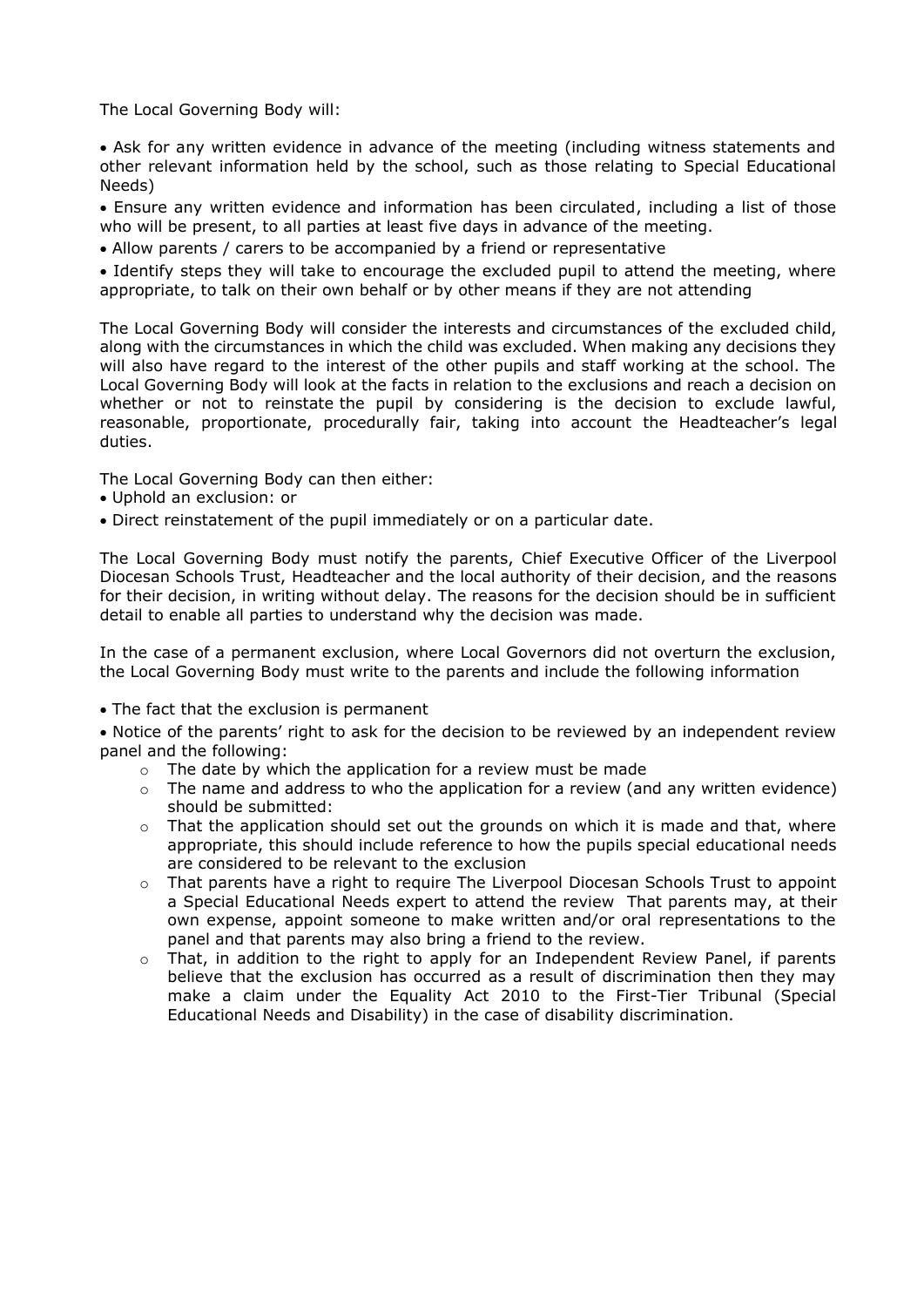#### **THE INDEPENDENT REVIEW PANEL**

If the Local Governing Body uphold a permanent exclusion, parents have the right to request that their decision is reviewed by an Independent Review Panel (IRP). Parents must lodge their application for a review:

• Within 25 school days of notice being given to the parents by the Local Governing Body of their decision to uphold a permanent exclusion; or

• Where an application has not been made within this time frame, within 25 school days of the final determination of a claim of discrimination under the Equality Act 2010 in relation to the exclusion.

Schools must wait for the extended period of 25 school days to pass without an application having been made for an IRP before deleting the name of a permanently excluded (expelled) pupil from their admissions register. These are strict deadlines and any application made outside of the legal time frame must be rejected by the Liverpool Diocesan Schools Trust.

Parents may request an Independent Review Panel even if they did not make a case to, or attend, the meeting at which the Local Governing Body considered the exclusion. Parents must submit written representations and, if applicable, supporting evidence, when lodging their application.

The Liverpool Diocesan Schools Trust must constitute the panel with either three or five members:

• A lay member to chair the panel

• One (or two for a 5 member panel) school governor who have served as a governor for at least 12 consecutive months in the last five years, provided they have not been teachers or the Headteacher during this time, and

• One (or two for a 5 member panel) Headteacher or individual who has been a Headteacher within the last five years.

A clerk will also be present to provide advice to the panel and parties to the review on procedure, legislation and statutory guidance on exclusions. The clerk does not take part in the decision-making process.

The role of the panel is to review the Local Governing Body's decision not to reinstate a permanently excluded pupil. In reviewing the decision, the panel must consider the interests and circumstances of the excluded pupil, including the circumstances in which the pupil was excluded, and have regard to the interests of other pupils and people working at the school.

The panel can decide to:

- Uphold the exclusion decision;
- Recommend that the Local Governing Body reconsiders their decision, or
- Reject the decision and direct the Local Governing Body to consider the exclusion again.

When considering the Local Governing Body's decision, the panel should apply the following tests which need to be satisfied to reject the decision:

• Illegality - did the Headteacher and / or Local Governing Body act outside the scope of their legal powers in taking the decision to exclude?

• Irrationality - was the decision of the Local Governing Body not to reinstate the pupil so unreasonable that it was not one a responsible person could have made?

• Procedural impropriety - was the process of exclusion and the Local Governing Body's consideration so unfair or flawed that justice was denied?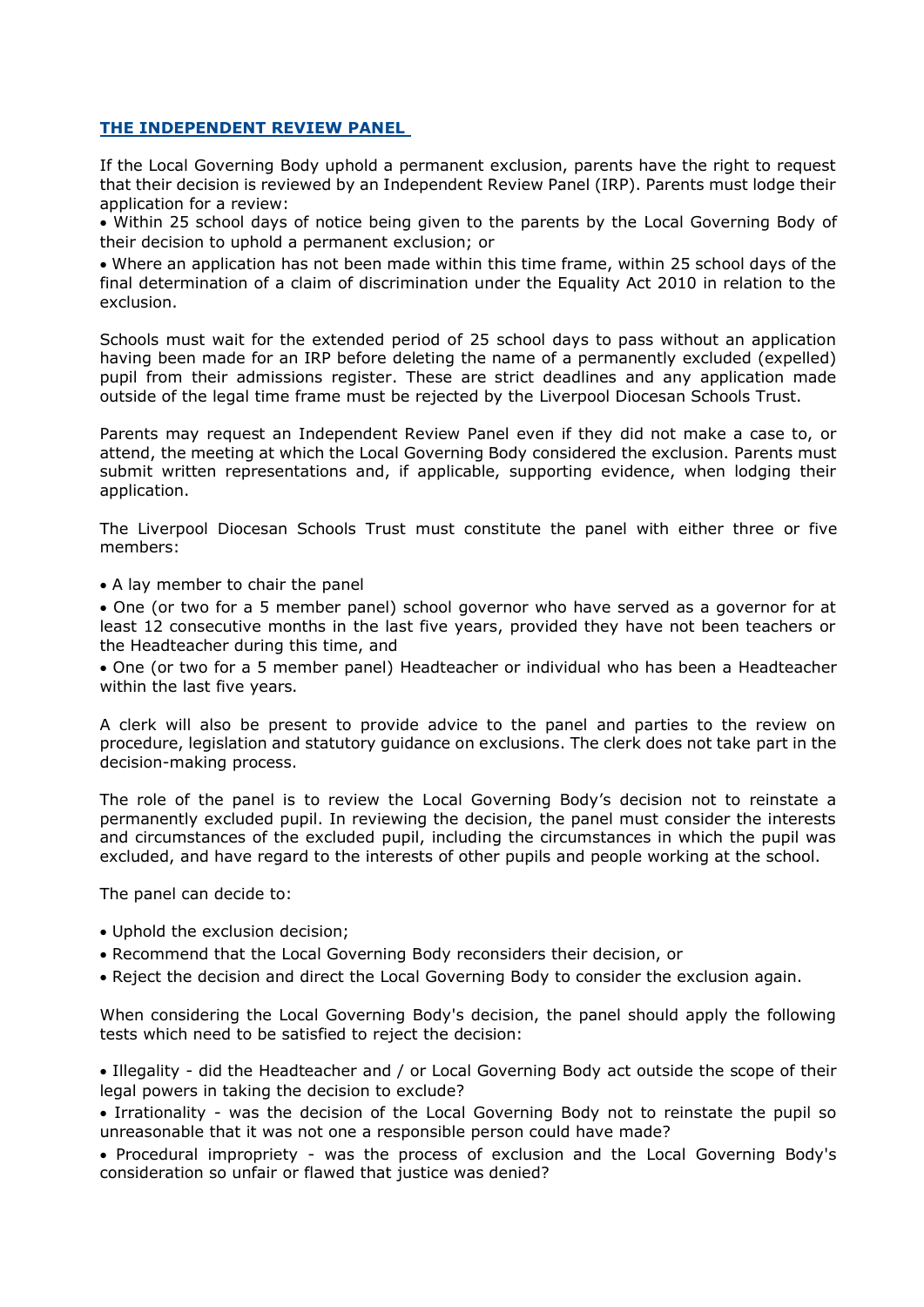If any of these criteria are met then the panel can reject the decision of the Local Governing Body and direct that they consider the exclusion again.

Where the criteria for rejecting a decision have not been met, the panel should consider whether it would be appropriate to recommend that a Local Governing Body reconsiders their decision not to reinstate the pupil. This should be used where evidence or procedural flaws have been identified that do not meet the criteria for rejecting the decision but which the panel believe justify a reconsideration of the Local Governing Body's decision. In all other cases the panel should uphold the exclusion.

*There is no further right of appeal against the decision of an Independent Review Panel. However, if you feel that the Review Panel process was unfairly run, you may be able to take this further by complaining about maladministration by the IRP. A successful complaint may result in a recommendation that a new IRP should be arranged, but the decision to uphold the exclusion cannot be overturned.* For academies, this complaint should be made to:

The Secretary of State who will pass the complaint to the **[Education Funding](https://www.gov.uk/government/organisations/education-and-skills-funding-agency)  [Agency](https://www.gov.uk/government/organisations/education-and-skills-funding-agency)** (ESFA). They can be contacted on **0370 000 2288**.

#### **THE RESPONSIBILITIES OF THE HEADTEACHER**

It is the responsibility of the Headteacher to:

- Ensure the policy is implemented consistently and fairly.
- Make the decision to exclude having checked all evidence.
- Communicate promptly with parents, informing them of the decision to exclude immediately by telephone and within 24 hours by letter.
- Send details of the exclusion to the Chair of the Local Governing Body, the Liverpool Diocesan Schools Trust and the Local Authority.
- Delegate responsibility for sending work home/marking of work.
- Monitor the implementation of the policy and regularly report to Governors.

#### **THE RESPONSIBILITIES OF THE CLASS TEACHER**

It is the responsibility of the Class teacher to:

- Keep appropriate records of incidents that may lead to the decision to exclude.
- Send work home for the duration of the exclusion and mark any work returned.
- Use the time of the exclusion to review provision e.g. seating arrangements, differentiation, and behaviour support.
- Ensure the child returning from an exclusion is given every opportunity for a fresh start.

#### **THE RESPONSIBILITIES OF THE LOCALGOVERNORS**

It is the responsibility of the Governors to:

- Review the policy in the light of monitoring.
- Attend Exclusion hearings as required.

#### **EQUALITY**